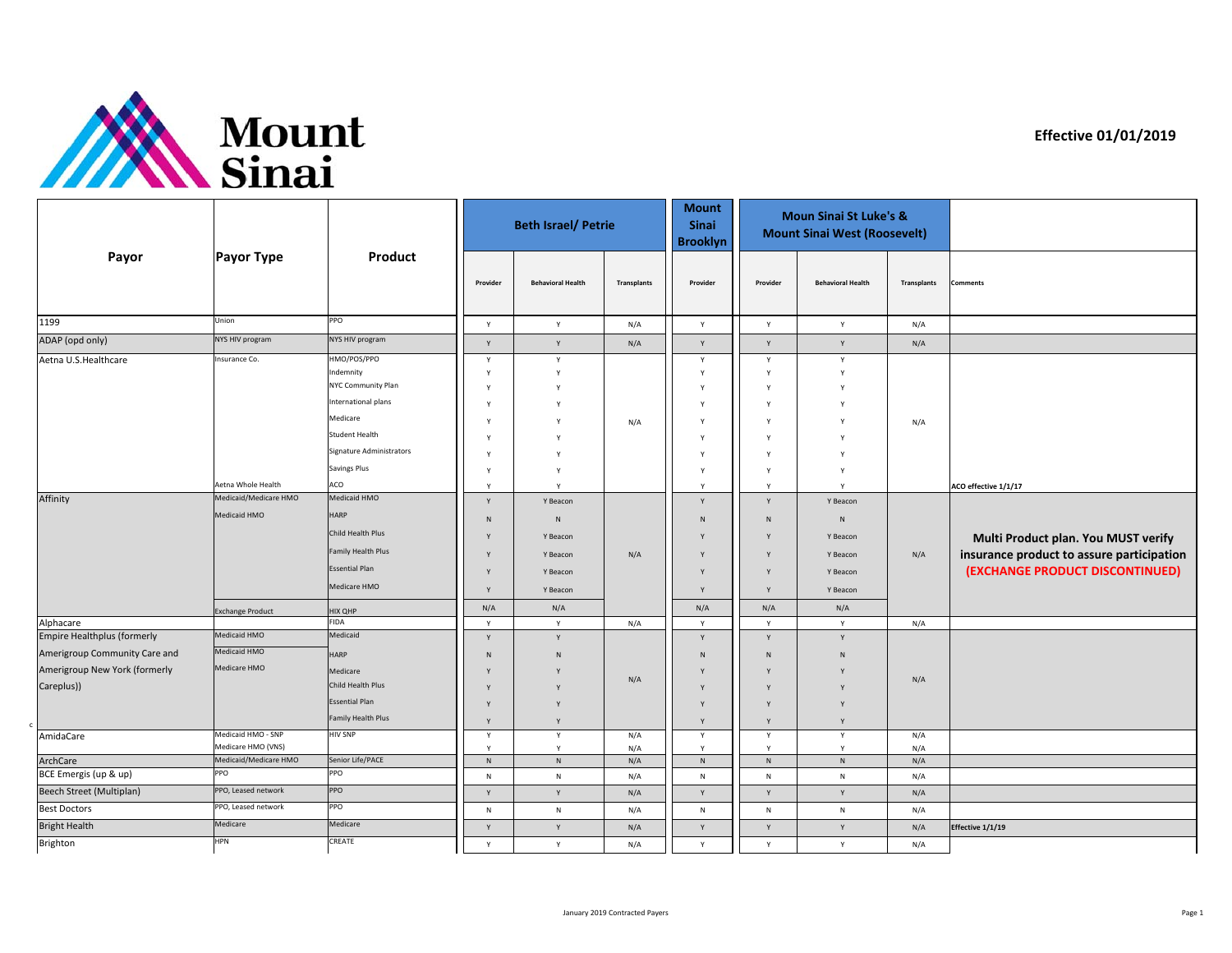|                                                             |                         |                                                                                            | <b>Beth Israel/ Petrie</b> |                          |                    | <b>Mount</b><br><b>Sinai</b><br><b>Brooklyn</b> | <b>Moun Sinai St Luke's &amp;</b><br><b>Mount Sinai West (Roosevelt)</b> |                          |             |                                                  |
|-------------------------------------------------------------|-------------------------|--------------------------------------------------------------------------------------------|----------------------------|--------------------------|--------------------|-------------------------------------------------|--------------------------------------------------------------------------|--------------------------|-------------|--------------------------------------------------|
| Payor                                                       | <b>Payor Type</b>       | Product                                                                                    | Provider                   | <b>Behavioral Health</b> | <b>Transplants</b> | Provider                                        | Provider                                                                 | <b>Behavioral Health</b> | Transplants | <b>Comments</b>                                  |
| Centerlight (CCM)                                           | Medicare HMO            | Medicare HMO                                                                               | Y                          | Y                        | N/A                | Y                                               | Y                                                                        | Y                        | N/A         |                                                  |
|                                                             |                         | PACE                                                                                       | Y                          | Y                        | N/A                | Y                                               | Y                                                                        | Y                        | N/A         |                                                  |
| Cigna, includes Great West                                  | Insurance Co.           | HMO/POS<br>PPO                                                                             | Y                          | ${\sf N}$                | N/A                | Y                                               | Y                                                                        | ${\sf N}$                | N/A         |                                                  |
| ChoiceCare                                                  | PPO, Leased network     | PPO                                                                                        | Y<br>Y                     | ${\sf N}$<br>Y           | N/A                | Y<br>Y                                          | Y<br>Y                                                                   | N<br>Y                   |             |                                                  |
| Connecticare, Inc.Connecticare of New                       |                         | HMO/POS                                                                                    | Y                          | Y-Value Option           | N/A                | Y                                               | Υ                                                                        | Y-Value Option           | N/A<br>N/A  |                                                  |
| York, Connecticare of Massachsetts (Part                    |                         | PPO                                                                                        | Y                          | Y- Value Option          | N/A                | v                                               | Y                                                                        | Y-Value Option           | N/A         |                                                  |
| of Emblem)                                                  |                         | Medicare<br>Medicaid                                                                       | Y<br>${\sf N}$             | Y- Value Option<br>N     | N/A                | Y<br>${\sf N}$                                  | $\mathsf{Y}$<br>${\sf N}$                                                | Y-Value Option<br>N      | N/A<br>N/A  |                                                  |
|                                                             |                         | Medicare SNP                                                                               |                            | Y-Value Option           | N/A<br>N/A         |                                                 | Y                                                                        | Y-Value Option           | N/A         |                                                  |
| Coventry National Provider Network,<br>Coventry Health Care |                         | Commercial, Network Access,<br>Worker's Compensation, Automobile<br>Insurance Managed Care | Y                          | Y                        | N/A                | Y                                               | Y                                                                        | Y                        | N/A         |                                                  |
|                                                             |                         | Individual/Family                                                                          | Y                          | Y                        | N/A                | Y                                               | Y                                                                        | Y                        | N/A         |                                                  |
| Crystal Run                                                 |                         | <b>Essential Plan</b>                                                                      | ${\sf N}$                  | ${\sf N}$                | N/A                | N                                               | ${\sf N}$                                                                | N                        | N/A         |                                                  |
|                                                             |                         | Medicaid                                                                                   | Y                          | Y                        | N/A                | Y                                               | $\mathsf{Y}$                                                             | Y                        | N/A         |                                                  |
| Fresenius                                                   | ESRD / Medicare         | Medicare HMO                                                                               | Y                          | Y                        | N/A                | Y                                               | Y                                                                        | Y                        | N/A         | Effective 1/1/17                                 |
| Dikla                                                       | International           | International                                                                              | Y                          | ${\sf N}$                | N/A                | $\mathsf{Y}$                                    | Y                                                                        | N                        | N/A         |                                                  |
| Direct Care America (health smart<br>network)               | Insurance Co.           | PPO, EPO                                                                                   | Y                          | $\mathsf{v}$             | $\rm N/A$          | Y                                               | Y                                                                        | Y                        | N/A         |                                                  |
| Elderplan                                                   | Medicare HMO            | Medicare HMO                                                                               | Y                          | Y                        | N/A                | $\mathsf{Y}$                                    | $\mathsf{Y}$                                                             | $\mathsf{Y}$             | N/A         |                                                  |
| Emblem                                                      | Insurance Co.           | CompreHealth HMO,                                                                          | Y                          | Y- Use Value Options     |                    | Y                                               | Y                                                                        | Y- Use Value Options     |             |                                                  |
|                                                             |                         | CompreHealth PPO,                                                                          | Y                          | Y- Use Value Options     | N/A                | Y                                               | Y                                                                        | Y- Use Value Options     | N/A         |                                                  |
|                                                             |                         | <b>Essential Plan</b>                                                                      | Y                          | Y- Use Value Options     |                    | Y                                               | Y                                                                        | Y- Use Value Options     |             |                                                  |
|                                                             |                         | EmblemHealth PPO/EPO                                                                       | Y                          | Y- Use Value Options     |                    | Y                                               | Y                                                                        | Y- Use Value Options     |             |                                                  |
| Empire BC/BS                                                | Insurance Co.           | HMO/POS                                                                                    | Y                          | Y                        |                    | $\mathsf{Y}$                                    | Y                                                                        | Y                        |             |                                                  |
|                                                             |                         | EPO/PPO                                                                                    | Y                          |                          |                    | Y                                               | Y                                                                        |                          |             |                                                  |
|                                                             |                         | Indemnity                                                                                  | Y                          |                          |                    | γ                                               | Y                                                                        |                          |             |                                                  |
|                                                             |                         | Medicare (Senior Plan)                                                                     | Y                          | Y                        | N/A                | Y                                               | Y                                                                        |                          | N/A         | Multi Product plan. You MUST verify              |
|                                                             |                         | Child Health Plus                                                                          | Y                          | Y                        |                    | Y                                               | Y                                                                        | Y                        |             | insurance product to assure participation        |
|                                                             |                         | Empire Plan- NYS Employees                                                                 | Y                          | Y                        |                    | $\mathsf{Y}$                                    | $\mathsf{Y}$                                                             | $\mathsf{Y}$             |             |                                                  |
|                                                             | <b>Exchange Product</b> | Pathway & Pathway x                                                                        | Y                          | Y                        |                    | Y                                               | Y                                                                        | Y                        |             |                                                  |
| Englewood Hospital                                          | Self Insured Plan       | PPO                                                                                        | ${\sf N}$                  | ${\sf N}$                | N/A                | ${\sf N}$                                       | $\mathsf{N}$                                                             | $\mathsf{N}$             | N/A         |                                                  |
| Fidelis                                                     | Medicaid/Medicare HMO   | Medicaid                                                                                   |                            |                          |                    |                                                 |                                                                          |                          |             |                                                  |
|                                                             | Medicaid HMO            | <b>HARP</b>                                                                                | Y                          | Y                        |                    | Y                                               | Y                                                                        | Y                        |             |                                                  |
|                                                             |                         | Child Health Plus                                                                          | $\mathsf{Y}$               |                          |                    | $\mathsf{Y}$                                    | Y                                                                        | Y                        |             |                                                  |
|                                                             |                         |                                                                                            | Y                          |                          |                    | γ                                               | Y                                                                        |                          |             | Multi Product plan. You MUST verify              |
|                                                             |                         | Family Health Plus                                                                         | Y                          | Y                        | N/A                | Y                                               | Y                                                                        |                          | N/A         |                                                  |
|                                                             |                         | <b>Essential Plan</b>                                                                      | Y                          | Y                        |                    | Y                                               | Y                                                                        | Y                        |             | insurance product to assure participation        |
|                                                             |                         | Medicare HMO                                                                               | Y                          | Y                        |                    | Y                                               | $\mathsf{Y}$                                                             | Y                        |             |                                                  |
|                                                             | <b>Exchange Product</b> | NY State of Health HBX                                                                     | Y                          | Y                        |                    | Y                                               | Y                                                                        | Y                        |             |                                                  |
| First Health (formerly Affordable)                          |                         | PPO                                                                                        | ${\sf N}$                  | ${\sf N}$                | N/A                | $\mathsf{N}$                                    | $\mathsf{N}$                                                             | $\mathsf{N}$             | N/A         | Access through Coventry at SLW, BI, and Brooklyn |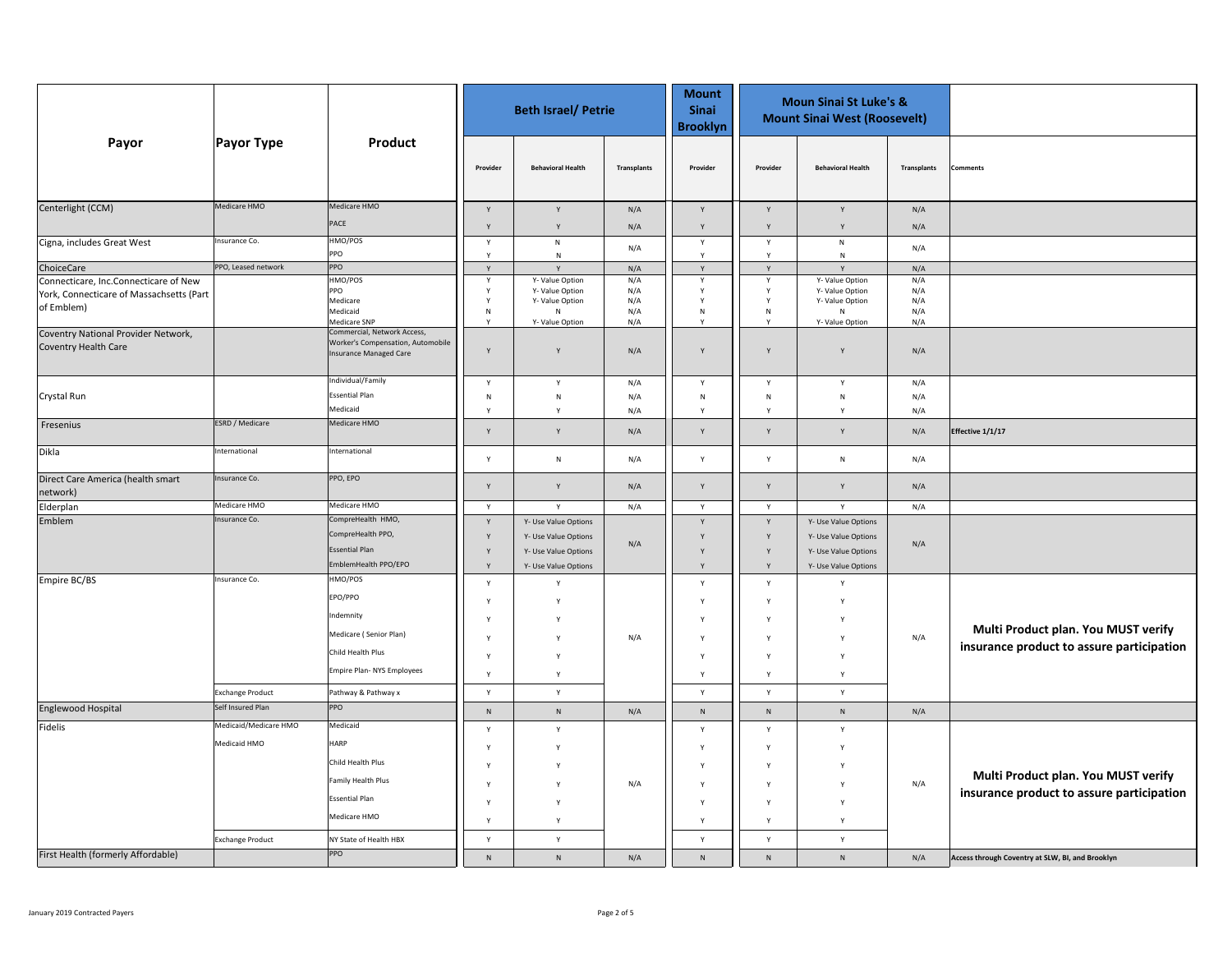|                                                                                       |                                                           |                                                                                                                                                                                                                                                         |                                      | <b>Beth Israel/ Petrie</b>                                                                                                                                                           |                    | <b>Mount</b><br><b>Sinai</b><br><b>Brooklyn</b> | <b>Moun Sinai St Luke's &amp;</b><br><b>Mount Sinai West (Roosevelt)</b> |                                                                                                                                                                                      |             |                                                                                                                                                               |
|---------------------------------------------------------------------------------------|-----------------------------------------------------------|---------------------------------------------------------------------------------------------------------------------------------------------------------------------------------------------------------------------------------------------------------|--------------------------------------|--------------------------------------------------------------------------------------------------------------------------------------------------------------------------------------|--------------------|-------------------------------------------------|--------------------------------------------------------------------------|--------------------------------------------------------------------------------------------------------------------------------------------------------------------------------------|-------------|---------------------------------------------------------------------------------------------------------------------------------------------------------------|
| Payor                                                                                 | Payor Type                                                | Product                                                                                                                                                                                                                                                 | Provider                             | <b>Behavioral Health</b>                                                                                                                                                             | <b>Transplants</b> | Provider                                        | Provider                                                                 | <b>Behavioral Health</b>                                                                                                                                                             | Transplants | omments                                                                                                                                                       |
| Fresenius                                                                             | Medicare Advantage                                        | SNP                                                                                                                                                                                                                                                     | Y                                    | Y                                                                                                                                                                                    | N/A                | Y                                               | Y                                                                        | $\mathsf{Y}$                                                                                                                                                                         | N/A         |                                                                                                                                                               |
| <b>GHI</b>                                                                            |                                                           | HMO/POS<br><b>Network Access</b><br>Flex/Select<br>Medicare HMO<br>EPO/PPO                                                                                                                                                                              | Y<br>Y<br>Y                          | Y-Use Value Options<br>Y-Use Value Options<br>Y-Use Value Options<br>Y-Use Value Options<br>Y-Use Value Options                                                                      | N/A                | $\mathsf{v}$                                    | Y<br>Y<br>Y<br>Y                                                         | Y-Use Value Options<br>Y-Use Value Options<br>Y-Use Value Options<br>Y-Use Value Options<br>Y-Use Value Options                                                                      | N/A         | Flex/Select Discontinued 4/1/2011                                                                                                                             |
| <b>Global Medical Management</b>                                                      | Insurance Co.                                             | PPO                                                                                                                                                                                                                                                     | N                                    | ${\sf N}$                                                                                                                                                                            | N/A                | ${\sf N}$                                       | ${\sf N}$                                                                | N                                                                                                                                                                                    | N/A         |                                                                                                                                                               |
| HealthFirst                                                                           | Medicaid HMO<br>Medicaid HMO<br><b>Commercial Product</b> | Medicaid<br><b>HARP</b><br>$\Delta +$<br>Child Health Plus<br><b>Essential Plan</b><br><b>HFIC</b><br><b>Family Health Plus</b><br>Medicare HMO - Life Improvement<br>Plan, Increased Benefits Plan,<br>Maximum Plan, Coordinated Benefits<br>Plan, 65+ | Y                                    | Y<br>Y                                                                                                                                                                               | N/A                |                                                 | Y                                                                        |                                                                                                                                                                                      | N/A         | Multi Product plan. You MUST verify<br>insurance product to assure participation                                                                              |
|                                                                                       | <b>Exchange Product</b>                                   | Leaf                                                                                                                                                                                                                                                    | Y                                    | Y                                                                                                                                                                                    |                    | Y                                               | Y                                                                        | Y                                                                                                                                                                                    |             |                                                                                                                                                               |
| H.I.P.                                                                                | Insurance Co<br>Medicaid HMO                              | HMO/POS<br>PPO<br>Medicare-HMO<br><b>Medicare SNP</b><br>Medicaid<br><b>HARP</b><br><b>Family Health Plus</b><br>Child Health Plus                                                                                                                      | Y<br>Y<br>Y<br>Y<br>Y<br>Y<br>Y<br>Y | Y-Use Value Options<br>Y-Use Value Options<br>Y-Use Value Options<br>Y-Use Value Options<br>Y-Use Value Options<br>Y-Use Value Options<br>Y-Use Value Options<br>Y-Use Value Options | N/A                | Y<br>$\mathbf v$<br>$\mathbf v$<br>Y            | Y<br>Y<br>Y<br>Y<br>Y<br>Y<br>Y<br>Y                                     | Y-Use Value Options<br>Y-Use Value Options<br>Y-Use Value Options<br>Y-Use Value Options<br>Y-Use Value Options<br>Y-Use Value Options<br>Y-Use Value Options<br>Y-Use Value Options | N/A         | Multi Product plan. You MUST verify<br>insurance product to assure participation                                                                              |
|                                                                                       | <b>Exchange Product</b>                                   | <b>Select Care</b>                                                                                                                                                                                                                                      | Y                                    | Y-Use Value Options                                                                                                                                                                  |                    | Y                                               | Y                                                                        | Y-Use Value Options                                                                                                                                                                  |             |                                                                                                                                                               |
| Humana                                                                                | Medicare HMO                                              | Medicare Advantage plan                                                                                                                                                                                                                                 | Y                                    | Y                                                                                                                                                                                    | N/A                | Y                                               | Y                                                                        | Y                                                                                                                                                                                    | N/A         |                                                                                                                                                               |
| Independence Care System<br>(LIMITED SCOPE)                                           | Medicaid HMO                                              | Medicaid<br><b>FIDA</b>                                                                                                                                                                                                                                 | Y<br>Y                               | ${\sf N}$<br>${\sf N}$                                                                                                                                                               | N/A                | Y<br>Y                                          | Y<br>Y                                                                   | $\mathsf{N}$<br>${\sf N}$                                                                                                                                                            | N/A         | Outpatient Contract only covers rehab, respiratory services, dental,<br>podiatry, audiology and nutrition.<br>All other services are paid by primary carrier. |
| LifeSource (CIGNA)                                                                    | Specialty - Transplants                                   | Transplants                                                                                                                                                                                                                                             | $\,$ N                               | ${\sf N}$                                                                                                                                                                            | N/A                | ${\sf N}$                                       | ${\sf N}$                                                                | $\mathsf{N}$                                                                                                                                                                         | N/A         |                                                                                                                                                               |
| LifeTrac                                                                              | Specialty - Transplants                                   | Transplants                                                                                                                                                                                                                                             | ${\sf N}$                            | ${\sf N}$                                                                                                                                                                            | N/A                | ${\sf N}$                                       | ${\sf N}$                                                                | ${\sf N}$                                                                                                                                                                            | N/A         |                                                                                                                                                               |
| Magellan                                                                              | Specialty - Behavioral Health                             | Behavioral Health                                                                                                                                                                                                                                       | ${\sf N}$                            | Y                                                                                                                                                                                    | N/A                | ${\sf N}$                                       | ${\sf N}$                                                                | Y                                                                                                                                                                                    | N/A         |                                                                                                                                                               |
| MagnaCare (ex Global Excel all sites,<br>local 272 non-par for BISLW & NYEEI<br>only) | PPO                                                       | PPO                                                                                                                                                                                                                                                     | Y                                    | $\mathsf{Y}$                                                                                                                                                                         | N/A                | Y                                               | Y                                                                        | $\mathsf{v}$                                                                                                                                                                         | N/A         | PATIENT MUST VERIFY WITH FACILITY IF<br><b>COVERED UNDER A LOCAL WELFARE FUND</b>                                                                             |
| Managed Health Network (MHN)                                                          |                                                           | HMO - Behavioral Health                                                                                                                                                                                                                                 | $\mathsf{N}$                         | Y                                                                                                                                                                                    | N/A                | $\mathsf{N}$                                    | $\mathsf{N}$                                                             |                                                                                                                                                                                      | N/A         |                                                                                                                                                               |
|                                                                                       |                                                           | PPO- Behavioral Health<br>Medicare HMO                                                                                                                                                                                                                  | N<br>N                               | Y                                                                                                                                                                                    | N/A<br>N/A         | ${\sf N}$<br>${\sf N}$                          | $\mathsf{N}$<br>$\mathsf{N}$                                             |                                                                                                                                                                                      | N/A<br>N/A  |                                                                                                                                                               |
| MetroPlus -                                                                           | Medicaid HMO                                              | Medicaid                                                                                                                                                                                                                                                | Y                                    | Y-But Use Beacon                                                                                                                                                                     | N/A                | Y                                               | $\mathsf{v}$                                                             | Y-But Use Beacon                                                                                                                                                                     | N/A         |                                                                                                                                                               |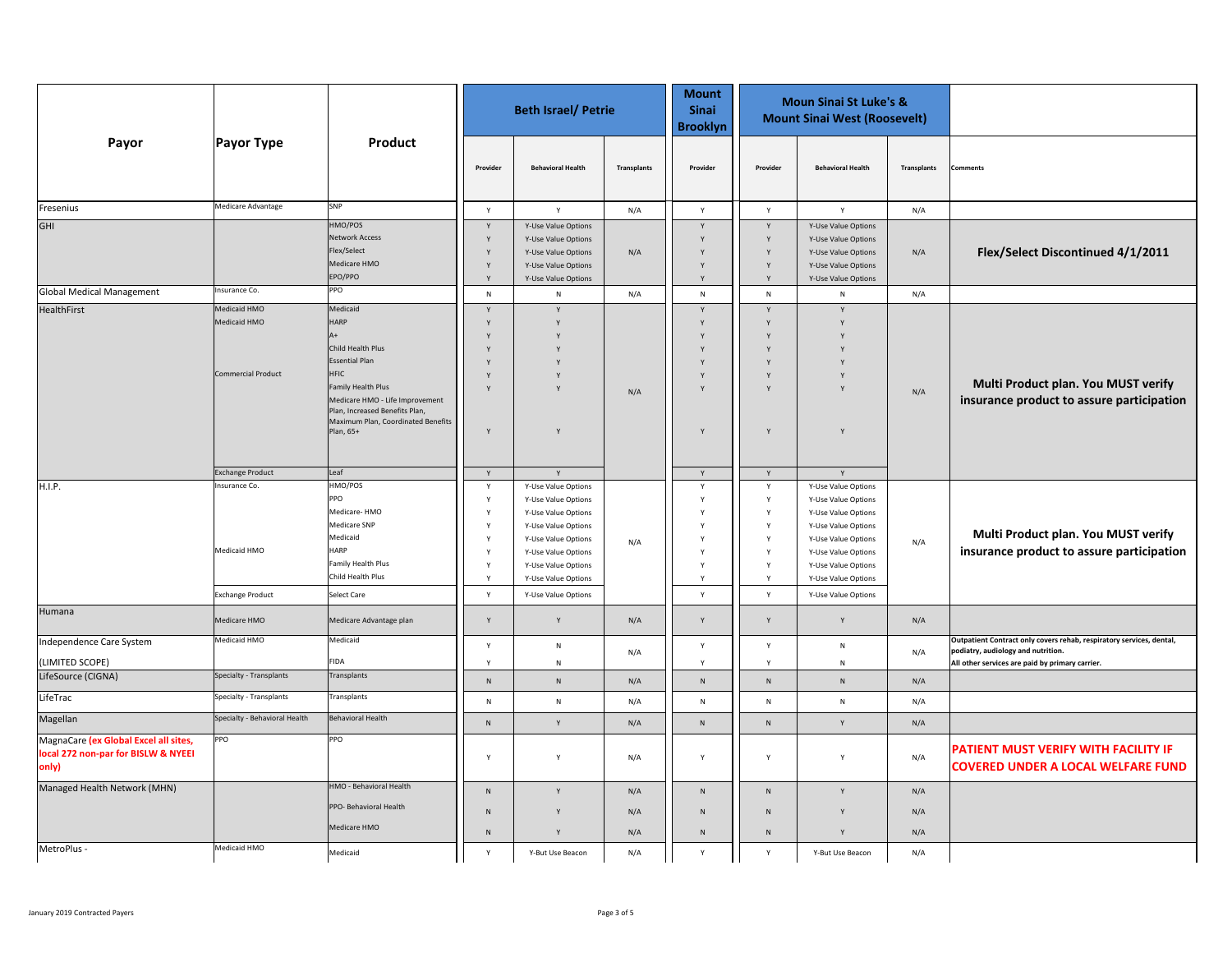|                                                                                                  |                               | Product                            | <b>Beth Israel/ Petrie</b> |                          |             | <b>Mount</b><br><b>Sinai</b><br><b>Brooklyn</b> | <b>Moun Sinai St Luke's &amp;</b><br><b>Mount Sinai West (Roosevelt)</b> |                          |             |                                                                                  |
|--------------------------------------------------------------------------------------------------|-------------------------------|------------------------------------|----------------------------|--------------------------|-------------|-------------------------------------------------|--------------------------------------------------------------------------|--------------------------|-------------|----------------------------------------------------------------------------------|
| Payor                                                                                            | <b>Payor Type</b>             |                                    | Provider                   | <b>Behavioral Health</b> | Transplants | Provider                                        | Provider                                                                 | <b>Behavioral Health</b> | Transplants | omments                                                                          |
|                                                                                                  | Medicaid HMO                  | <b>HARP</b>                        | $\mathsf{Y}$               | Y-But Use Beacon         | N/A         | $\mathsf{Y}$                                    | $\mathsf{Y}$                                                             | Y-But Use Beacon         | N/A         |                                                                                  |
|                                                                                                  |                               | Medicare                           | Y                          | Y-But Use Beacon         | N/A         | $\mathsf{v}$                                    | Y                                                                        | Y-But Use Beacon         | N/A         |                                                                                  |
|                                                                                                  |                               | <b>FIDA</b>                        | Y                          | Y-But Use Beacon         | N/A         | Y                                               | Y                                                                        | Y-But Use Beacon         | N/A         |                                                                                  |
| Metroplus (cont'd)<br><b>MSH</b><br><b>NY</b><br>SPECIALTY<br>SERVICES ONLY (NO PCP'S ENROLLING) |                               | Child Health Plus                  | Y                          | Y-But Use Beacon         | N/A         | $\mathsf{Y}$                                    | Y                                                                        | Y-But Use Beacon         | N/A         |                                                                                  |
|                                                                                                  |                               | Managed Long Term Care             | Y                          | Y-But Use Beacon         | N/A         | Y                                               | Y                                                                        | Y-But Use Beacon         | N/A         | Multi Product plan. You MUST verify<br>insurance product to assure participation |
|                                                                                                  |                               | <b>Essential Plan</b>              | Y                          | Y-But Use Beacon         | N/A         | $\mathsf{Y}$                                    | Y                                                                        | Y-But Use Beacon         | N/A         |                                                                                  |
|                                                                                                  |                               | Family Health Plus                 | Y                          | Y-But Use Beacon         | N/A         | $\mathsf{Y}$                                    | Y                                                                        | Y-But Use Beacon         | N/A         |                                                                                  |
| <b>ALL SERVICES</b><br><b>MSBISLR</b>                                                            |                               | HIV SNP (Partnership in Care)      | Y                          | Y-But Use Beacon         | N/A         | $\mathsf{Y}$                                    | Y                                                                        | Y-But Use Beacon         | N/A         |                                                                                  |
|                                                                                                  |                               | MetroPlus Gold   &                 | Y                          | Y-But Use Beacon         | N/A         | Y                                               | Y                                                                        | Y-But Use Beacon         | N/A         |                                                                                  |
|                                                                                                  | <b>Exchange Plan</b>          | Citycaid                           | Y                          | Y-But Use Beacon         | N/A         | Y                                               | $\mathsf{Y}$                                                             | Y-But Use Beacon         | N/A         |                                                                                  |
|                                                                                                  |                               | Market Plus                        | Y                          | Y-But Use Beacon         | N/A         | Y                                               | Y                                                                        | Y-But Use Beacon         | N/A         |                                                                                  |
|                                                                                                  |                               | SHOP, QHP, Other Exchange Products | Y                          | Y-But Use Beacon         | N/A         | Y                                               | $\mathsf{Y}$                                                             | Y-But Use Beacon         | N/A         |                                                                                  |
| Multiplan (EX Global Excel)                                                                      | PPO, Leased network           | PPO                                | Y                          | Y                        | N/A         | Y                                               | Y                                                                        | Y                        | N/A         | TPA, PLEASE Verify Client List                                                   |
| MVP (PPO ONLY)                                                                                   | Insurance Co.                 | PPO                                | Y                          | ${\sf N}$                | N/A         | $\mathsf{Y}$                                    | Y                                                                        | ${\sf N}$                | N/A         | <b>Follow Cigna Contract</b>                                                     |
|                                                                                                  |                               | Medicaid                           | ${\sf N}$                  | N                        | N/A         | N                                               | N                                                                        | N                        | N/A         |                                                                                  |
|                                                                                                  |                               | Medicare                           | N                          | N                        | N/A         | N                                               | N                                                                        | N                        | N/A         |                                                                                  |
|                                                                                                  |                               | <b>Essential Plan</b>              | ${\sf N}$                  | ${\sf N}$                | N/A         | ${\sf N}$                                       | N                                                                        | N                        | N/A         |                                                                                  |
| Oscar Health Plan                                                                                | <b>Exchange Product</b>       | <b>Exchange Product</b>            | $\mathsf Y$                | Y (will be using Optum)  | N/A         | Y                                               | $\mathsf{Y}$                                                             | Y (will be using Optum)  | N/A         |                                                                                  |
| Oxford Health Plan                                                                               | Insurance Co.                 | Freedom, Liberty HMO/POS           | $\mathsf{Y}$               | ${\sf N}$                | N/A         | $\mathsf{Y}$                                    | $\mathsf{Y}$                                                             | N                        | N/A         |                                                                                  |
|                                                                                                  |                               | Freedom, Liberty PPO               |                            |                          |             |                                                 |                                                                          |                          |             |                                                                                  |
|                                                                                                  |                               | Medicare HMO                       | Y<br>Y                     | ${\sf N}$<br>${\sf N}$   | N/A<br>N/A  | $\mathsf{Y}$<br>Y                               | $\mathsf{Y}$<br>Y                                                        | N<br>N                   | N/A<br>N/A  |                                                                                  |
|                                                                                                  | <b>Exchange product</b>       | SHOP                               | N/A                        | N/A                      | N/A         | N/A                                             | N/A                                                                      | N/A                      | N/A         |                                                                                  |
| <b>POMCO</b>                                                                                     | Insurance Co.                 | PPO                                | $\mathsf Y$                | $\mathsf Y$              | N/A         | Y                                               | Y                                                                        | Y                        | N/A         |                                                                                  |
| Private Healthcare System                                                                        | PPO, Leased network           | PPO                                | Y                          | Y                        | N/A         | Y                                               | Y                                                                        | Y                        | N/A         |                                                                                  |
| (PHCS-Multiplan)                                                                                 |                               | Savility                           | Y                          | Y                        | N/A         | Y                                               | Y                                                                        | Y                        | N/A         |                                                                                  |
| Proamerica Managed Care                                                                          | Insurance Co.                 | PPO                                | $\mathsf{Y}$               | Y                        | N/A         | Y                                               | ${\sf N}$                                                                | ${\sf N}$                | N/A         |                                                                                  |
| Senior Health Partners                                                                           |                               | Medicare Pace Program              | ${\sf N}$                  | ${\sf N}$                | N/A         | ${\sf N}$                                       | ${\sf N}$                                                                | N                        | N/A         |                                                                                  |
| Select Health (VNS Choice)                                                                       | Medicaid HMO - SNP            | <b>HIV SNP</b>                     | Y                          | Y                        | N/A         | Y                                               | $\mathsf{Y}$                                                             | Y                        | N/A         |                                                                                  |
| Select PRO                                                                                       | nsurance Co.                  | PPO                                | Y                          | Y                        | N/A         | Y                                               | Y                                                                        | Y                        | N/A         |                                                                                  |
| Senior Whole Health                                                                              | Special Needs Plan - Medicare | Medicare / Medicaid Advantage      | ${\sf N}$                  | ${\sf N}$                | N/A         | N                                               | ${\sf N}$                                                                | $\overline{N}$           | N/A         |                                                                                  |
|                                                                                                  |                               | Medicare / Medicaid Advantage Plus | $\,N\,$                    | $\,$ N                   | N/A         | N                                               | $\mathsf{N}$                                                             | N                        | N/A         |                                                                                  |